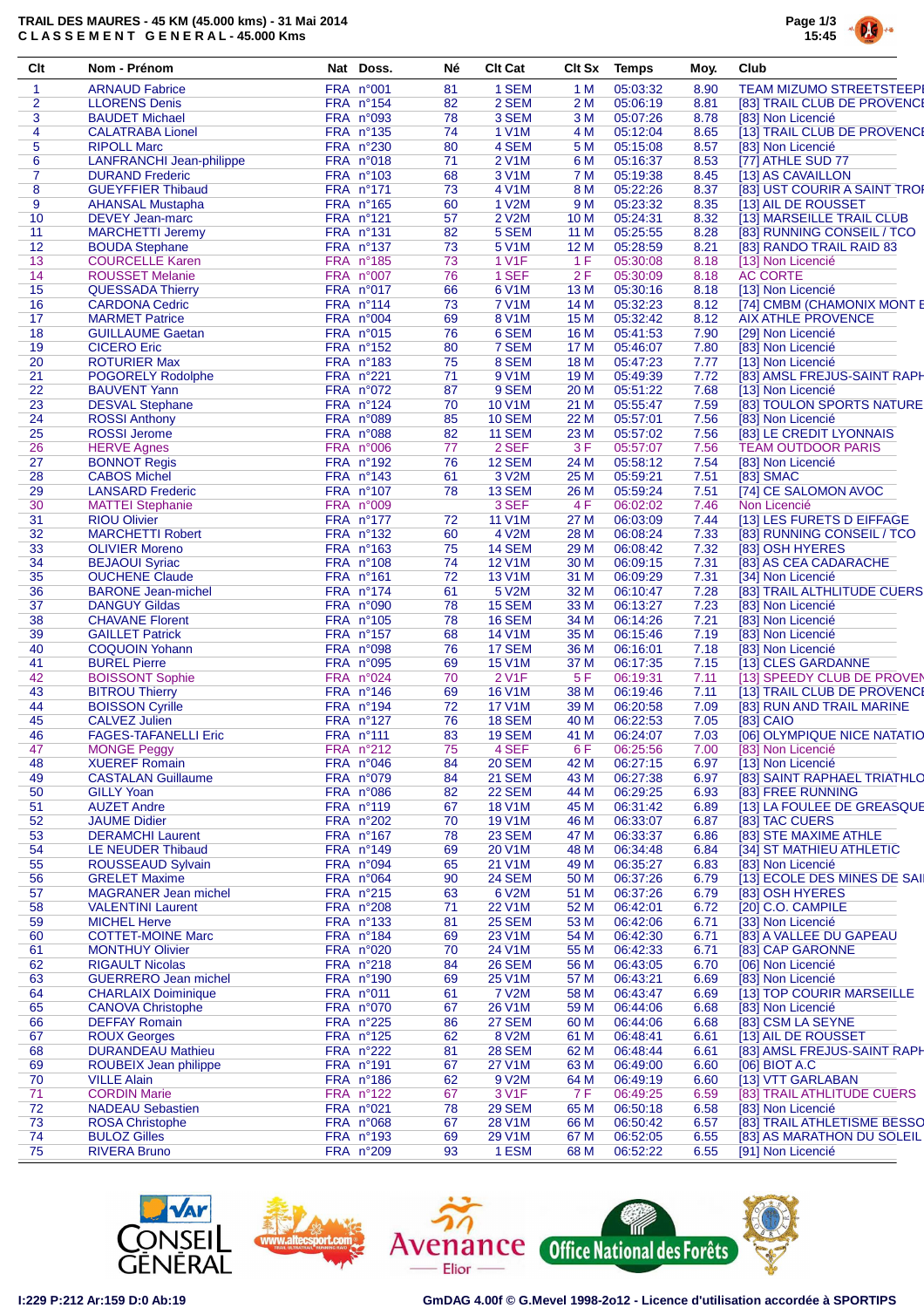## **TRAIL DES MAURES - 45 KM (45.000 kms) - 31 Mai 2014 C L A S S E M E N T G E N E R A L - 45.000 Kms**



| Clt        | Nom - Prénom                                     | Nat Doss.                | Né       | <b>Clt Cat</b>          | Clt Sx         | <b>Temps</b>         | Moy.         | Club                                            |
|------------|--------------------------------------------------|--------------------------|----------|-------------------------|----------------|----------------------|--------------|-------------------------------------------------|
| 76         | <b>LEGER Martine</b>                             | FRA n°144                | 64       | 1 V <sub>2</sub> F      | 8F             | 06:52:33             | 6.54         | [13] LES FOULEES PELISSANAI                     |
| 77         | <b>MARQUES Remi</b>                              | FRA n°013                | 69       | 30 V1M                  | 69 M           | 06:55:21             | 6.50         | [13] TRAIL CLUB DE PROVENCE                     |
| 78         | <b>COCHINI Sandra</b>                            | FRA nº117                | 69       | 4 V1F                   | 9F             | 06:55:42             | 6.50         | [13] FOULEE DE GREASQUE                         |
| 79         | <b>VINCENT Stephane</b>                          | FRA n°074                | 76       | <b>30 SEM</b>           | 70 M           | 06:55:56             | 6.49         | [69] Non Licencié                               |
| 80         | <b>BRAUN Marc</b>                                | FRA nº116                | 83       | <b>31 SEM</b>           | 71 M           | 06:57:54             | 6.46         | [73] Non Licencié                               |
| 81         | <b>MANUEL Philippe</b>                           | FRA nº113                | 65       | 31 V1M                  | 72 M           | 07:00:20             | 6.42         | [92] Non Licencié                               |
| 82         | <b>TROIN Marc</b>                                | FRA n°211                | 55       | 10 V2M<br><b>11 V2M</b> | 73 M           | 07:00:54<br>07:01:11 | 6.41         | [05] Non Licencié                               |
| 83<br>84   | <b>REY Jacques</b>                               | FRA n°188<br>FRA n°129   | 57       |                         | 74 M           | 07:03:26             | 6.41         | [13] Non Licencié                               |
| 85         | <b>GOUZIEN Noelle</b><br><b>LORE Michel</b>      | FRA n°156                | 70<br>55 | 5 V1F<br><b>12 V2M</b>  | 10F<br>75 M    | 07:03:39             | 6.38<br>6.37 | [13] MJC PLAN DE CUQUES<br>[06] Non Licencié    |
| 86         | <b>GUENARD Stephane</b>                          | FRA n°217                | 70       | 32 V1M                  | 76 M           | 07:03:43             | 6.37         | [83] Non Licencié                               |
| 87         | <b>POURCHER Matthieu</b>                         | FRA n°112                | 73       | 33 V1M                  | 77 M           | 07:03:50             | 6.37         | [78] Non Licencié                               |
| 88         | <b>ORSINI Alicia</b>                             | FRA n°097                | 89       | 5 SEF                   | 11 F           | 07:07:13             | 6.32         | [20] AC CORTE                                   |
| 89         | <b>JACQUES Cedric</b>                            | <b>FRA n°033</b>         | 76       | <b>32 SEM</b>           | 78 M           | 07:07:18             | 6.32         | [13] LA CIOTAT                                  |
| 90         | <b>BELLANGER Frederic</b>                        | FRA n°207                | 59       | <b>13 V2M</b>           | 79 M           | 07:09:07             | 6.29         | [83] Non Licencié                               |
| 91         | <b>AUDES Eric</b>                                | $FRA$ n°145              | 65       | 34 V1M                  | 80 M           | 07:09:08             | 6.29         | [83] Non Licencié                               |
| 92         | <b>PLATRET Jerome</b>                            | FRA nº104                | 91       | <b>33 SEM</b>           | 81 M           | 07:11:06             | 6.26         | [69] Non Licencié                               |
| 93         | <b>COUDERC Nicolas</b>                           | FRA n°159                | 82       | <b>34 SEM</b>           | 82 M           | 07:12:10             | 6.25         | [83] DRAGUIGNAN UC                              |
| 94         | <b>ILGRANDE Frederic</b>                         | FRA n°148                | 73       | 35 V1M                  | 83 M           | 07:12:52             | 6.24         | [13] Non Licencié                               |
| 95         | <b>ALLEMAND Andre</b>                            | FRA n°059                | 63       | 14 V2M                  | 84 M           | 07:13:19             | 6.23         | [13] MJC TRAIL PLAN DE CUQU                     |
| 96         | <b>COME Noe</b>                                  | <b>FRA n°039</b>         | 81       | <b>35 SEM</b>           | 85 M           | 07:14:01             | 6.22         | [77] MARNE ET GONDOIRE ATH                      |
| 97         | <b>ZELINE Philippe</b>                           | FRA nº169                | 62       | <b>15 V2M</b>           | 86 M           | 07:16:30             | 6.19         | [83] CSM LA SEYNE                               |
| 98         | <b>THOMAS Claude</b>                             | FRA n°075                | 62       | <b>16 V2M</b>           | 87 M           | 07:19:11             | 6.15         | [13] ALLUMES SAINTE-VICTOIR                     |
| 99         | <b>LACHAIZE Olivier</b>                          | FRA n°231                | 75       | <b>36 SEM</b>           | 88 M           | 07:20:40             | 6.13         | [83] AJS LA GARDE                               |
| 100        | <b>GONNET Christophe</b>                         | FRA n°182                | 73       | 36 V1M                  | 89 M           | 07:20:55             | 6.12         | [83] TRAIL CLUB OLLIOULES                       |
| 101        | <b>BESCANT Fabrice</b>                           | FRA n°232                | 67       | 37 V1M                  | 90 M           | 07:20:56             | 6.12         | Non Licencié                                    |
| 102        | <b>HURTEVENT Marc</b>                            | FRA n°084                | 64       | <b>17 V2M</b>           | 91 M           | 07:22:05             | 6.11         | [13] Non Licencié                               |
| 103        | <b>VALLEE Eric</b>                               | FRA n°139                | 71       | 38 V1M                  | 92 M           | 07:24:39             | 6.07         | [21] Non Licencié                               |
| 104        | <b>FAYOLLE Fabrice</b>                           | <b>FRA n°118</b>         | 67       | 39 V1M                  | 93 M           | 07:25:37             | 6.06         | [83] SANARY RUNNING                             |
| 105        | <b>REGNAULT Claude</b>                           | FRA n°057                | 57       | <b>18 V2M</b>           | 94 M           | 07:26:29             | 6.05         | [78] GALLY LES CLAYES                           |
| 106        | <b>GUERIN Martin</b>                             | FRA n°178                | 84       | 37 SEM                  | 95 M           | 07:26:51             | 6.04         | [75] Non Licencié                               |
| 107        | <b>CHABANNIER Patrice</b>                        | FRA n°220                | 71       | 40 V1M                  | 96 M           | 07:28:03             | 6.03         | [83] AMSL FREJUS-SAINT RAPH                     |
| 108        | <b>LIVIO Castagno</b>                            | ITA n <sup>°</sup> 151   | 68       | 41 V1M                  | 97 M           | 07:28:53             | 6.02         | [10] Non Licencié                               |
| 109        | <b>CONTE Philippe</b>                            | FRA n°170                | 66       | 42 V1M                  | 98 M           | 07:29:23             | 6.01         | [13] MPT ISTRES                                 |
| 110        | <b>GAI Thierry</b>                               | FRA n°096                | 60       | <b>19 V2M</b>           | 99 M           | 07:29:23             | 6.01         | [13] CLES GARDANNE                              |
| 111        | <b>PAGET Alexandre</b>                           | FRA n°080                | 68       | 43 V1M                  | 100 M          | 07:29:36             | 6.01         | [83] SANARY RUNNING                             |
| 112        | <b>VIOT Thomas</b>                               | FRA n°081                | 74       | 44 V1M                  | 101 M          | 07:29:37             | 6.01         | [83] SANARY CAP GARONNE                         |
| 113        | <b>FALQUE Cyril</b>                              | FRA n°077                | 86       | <b>38 SEM</b>           | 102 M          | 07:31:35             | 5.98         | [38] Non Licencié                               |
| 114        | <b>LANFRANCHI Cecile</b>                         | FRA n°019                | 70       | 6 V1F                   | 12F            | 07:32:00             | 5.97         | [77] AFA                                        |
| 115        | <b>CLEMENT Marc</b>                              | FRA n°223                | 73       | 45 V1M                  | 103 M          | 07:32:03             | 5.97         | [83] AMSL FREJUS-SAINT RAPH                     |
| 116<br>117 | <b>GALANAKIS Eric</b><br><b>MASALA Herve</b>     | $FRA$ n°142<br>FRA n°126 | 65<br>67 | 46 V1M<br>47 V1M        | 104 M<br>105 M | 07:32:24<br>07:32:24 | 5.97<br>5.97 | [13] EUROCOPTER<br>[13] CRAZY TRAILERS          |
| 118        | <b>HILLION Christophe</b>                        | FRA n°062                | 72       | 48 V1M                  | 106 M          | 07:32:43             | 5.96         | [02] ASG GAUCHY ATHLETISME                      |
| 119        | <b>SALVANESCHI Robert</b>                        | FRA n°227                | 59       | <b>20 V2M</b>           | 107 M          | 07:34:30             | 5.94         | [83] AVAG                                       |
| 120        | <b>GROSOS Mickaël</b>                            | FRA n°054                | 71       | 49 V1M                  | 108 M          | 07:36:25             | 5.92         | [13] MJC PLAN DE CUQUES                         |
| 121        | <b>PETIT-PAS Marc</b>                            | FRA nº166                | 74       | 50 V1M                  | 109 M          | 07:36:31             | 5.91         | [83] Non Licencié                               |
| 122        | <b>YDE Sebastien</b>                             | <b>FRA nº198</b>         | 80       | <b>39 SEM</b>           | 110 M          | 07:37:27             | 5.90         | [83] AJS LA GARDE                               |
| 123        | <b>BARONE Anthony</b>                            | FRA n°034                | 85       | <b>40 SEM</b>           | 111 M          | 07:40:41             | 5.86         | [06] Non Licencié                               |
| 124        | <b>MARCHIONE Laurent</b>                         | FRA n°078                | 78       | <b>41 SEM</b>           | 112 M          | 07:42:23             | 5.84         | [83] SMAC                                       |
| 125        | <b>PEUCHOT Alain</b>                             | FRA nº141                | 62       | 21 V2M                  | 113 M          | 07:42:23             | 5.84         | [83] AMSL FREJUS-SAINT RAPH                     |
| 126        | <b>PAQUET Thibaut</b>                            | FRA n°082                | 86       | 42 SEM                  | 114 M          | 07:45:21             | 5.80         | [13] Non Licencié                               |
| 127        | <b>LU-YUN Jacqueline</b>                         | FRA n°199                | 73       | 7 V1F                   | 13F            | 07:47:48             | 5.77         | [13] MARSEILLE TRAIL CLUB                       |
| 128        | <b>CARANTA Rachel</b>                            | FRA n°176                | 75       | 6 SEF                   | 14 F           | 07:48:14             | 5.77         | [83] SAINT MAXIME ATHLEE                        |
| 129        | <b>SORRENTINO Thomas</b>                         | FRA nº172                | 77       | 43 SEM                  | 115 M          | 07:51:12             | 5.73         | [75] Non Licencié                               |
| 130        | <b>BLAFFA Damien</b>                             | FRA n°035                | 86       | <b>44 SEM</b>           | 116 M          | 07:52:05             | 5.72         | [83] Non Licencié                               |
| 131        | <b>ROULLEAU Clement</b>                          | FRA n°101                | 90       | <b>45 SEM</b>           | 117 M          | 07:52:05             | 5.72         | [83] Non Licencié                               |
| 132        | <b>BADAJOZ Augustin</b>                          | FRA n°214                | 64       | <b>22 V2M</b>           | 118 M          | 07:53:53             | 5.70         | [83] TRAIL CLUB OLLIOULES                       |
| 133        | <b>BARTHAS Nicolas</b>                           | FRA nº155                | 73       | 51 V1M                  | 119 M          | 07:55:27             | 5.68         | [83] DRAGUIGNAN UC                              |
| 134        | <b>NIVET Didier</b>                              | FRA n°014                | 65       | 52 V1M                  | 120 M          | 07:57:24             | 5.66         | [78] Non Licencié                               |
| 135        | <b>VILLEGER Mickael</b>                          | FRA n°179                | 80       | <b>46 SEM</b>           | 121 M          | 07:59:05             | 5.64         | [16] CA PLASSAC                                 |
| 136        | <b>MORLOT Celine</b>                             | FRA n°180                | 78       | 7 SEF                   | 15F            | 07:59:06             | 5.64         | [83] LAVANDOU BORMES ATHLI                      |
| 137        | <b>TROVATO Denis</b>                             | FRA n°051                | 67       | 53 V1M                  | 122 M          | 08:03:46             | 5.58         | [13] Non Licencié                               |
| 138        | <b>BROCHE Jean-baptiste</b>                      | FRA n°130                | 76       | 47 SEM                  | 123 M          | 08:16:52             | 5.43         | [13] SALAMANDRE TRAIL ADVE                      |
| 139        | <b>ARGENTIER Marine</b>                          | $FRA$ n°216              | 89       | 8 SEF                   | 16F            | 08:18:03             | 5.42         | [83] CSM LA SEYNE                               |
| 140        | <b>GUY Patrice</b>                               | FRA n°048                | 73       | 54 V1M                  | 124 M          | 08:20:31             | 5.39         | [83] Non Licencié                               |
| 141        | <b>SEBERIAN Guillaume</b>                        | <b>FRA n°058</b>         | 88       | <b>48 SEM</b>           | 125 M          | 08:21:21             | 5.39         | [13] Non Licencié                               |
| 142        | <b>PERRIER Julien</b>                            | FRA n°028                | 79       | <b>49 SEM</b>           | 126 M          | 08:22:07             | 5.38         | [38] Non Licencié                               |
| 143        | <b>EXPOSITO Patrice</b>                          | FRA n°010                |          | <b>50 SEM</b>           | 127 M          | 08:22:42             | 5.37         | Non Licencié                                    |
| 144        | <b>FLORIS Guillaume</b>                          | FRA n°115                | 76       | <b>51 SEM</b>           | 128 M          | 08:23:31             | 5.36         | [13] Non Licencié                               |
| 145        | DHUYVETTER Johan                                 | BEL nº110                | 62       | 23 V2M                  | 129 M          | 08:24:45             | 5.35         | [08] Non Licencié                               |
| 146        | <b>BRUGIERE Flavien</b>                          | FRA n°138                | 79       | <b>52 SEM</b>           | 130 M          | 08:24:51             | 5.35         | [83] Non Licencié                               |
| 147<br>148 | <b>METAIRIE Eric</b><br><b>HANCOTTE Caroline</b> | FRA n°027<br>FRA n°043   | 67<br>76 | 55 V1M<br>9 SEF         | 131 M<br>17 F  | 08:26:14<br>08:26:14 | 5.33<br>5.33 | [77] Non Licencié<br>[77] MARNE ET GONDOIRE ATH |
| 149        | <b>CHADENIER Valerie</b>                         | FRA n°040                | 69       | 8 V1F                   | 18 F           | 08:26:15             | 5.33         | [77] MARNE ET GONDOIRE ATH                      |
| 150        | <b>HURTEVENT Beatrice</b>                        | FRA n°083                | 67       | 9 V1F                   | 19F            | 08:29:55             | 5.30         | $[13]$ SCO                                      |
|            |                                                  |                          |          |                         |                |                      |              |                                                 |